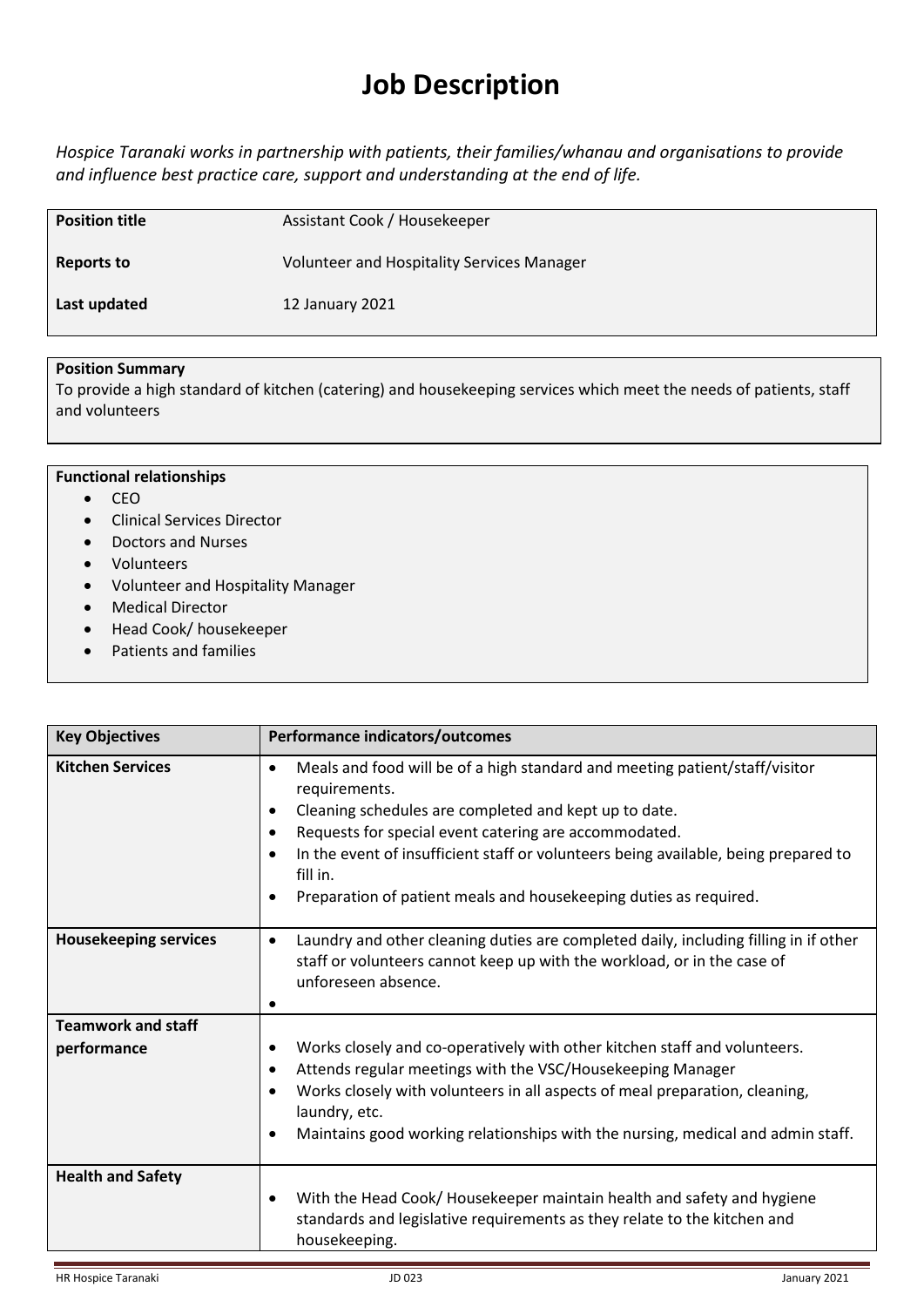| <b>Planning and</b><br><b>Organisational skills</b> | Is able to work autonomously, meets deadlines. Manages conflicting priorities.                                                                                                                                                                                                                                                                                                             |
|-----------------------------------------------------|--------------------------------------------------------------------------------------------------------------------------------------------------------------------------------------------------------------------------------------------------------------------------------------------------------------------------------------------------------------------------------------------|
| <b>Variation to duties</b>                          | Duties and responsibilities described above should not be construed as a<br>complete and exhaustive list as it is not the intention to limit in any way the scope<br>of function of this position. Duties and responsibilities and be amended from time<br>to time by either addition, deletion or straight amendment however this will only<br>be done in consultation with the employee. |

| <b>Capability requirements:</b>                    | Capabilities are the behaviours demonstrated by a person performing the job.<br>Capabilities identify what makes a person most effective in a role.<br>Those listed below are expected for any team role in the organisation.<br>The required capabilities can change as the organisation develops and the roles<br>change.                                                                                                                                                          |
|----------------------------------------------------|--------------------------------------------------------------------------------------------------------------------------------------------------------------------------------------------------------------------------------------------------------------------------------------------------------------------------------------------------------------------------------------------------------------------------------------------------------------------------------------|
| <b>Effective communication</b>                     | Shares well thought out, concise and timely information with others using<br>$\bullet$<br>appropriate mediums. Ensures information gets to the appropriate people within<br>the organisation to facilitate effective decision making.                                                                                                                                                                                                                                                |
| <b>Decision Making / Problem</b><br><b>Solving</b> | Demonstrates effective and timely decision making /problem solving techniques.<br>$\bullet$<br>Aware of the impact of decisions on key stakeholders and consults as appropriate<br>utilising available resources. Is proactive and effective when problem solving is<br>required.                                                                                                                                                                                                    |
| Innovative/initiative                              | Continually strives for new and improved work processes that will result in greater<br>٠<br>effectiveness and efficiencies. Questions traditional ways of doing things when<br>choosing a course of action or finds new combinations of old elements or from an<br>innovative solution.                                                                                                                                                                                              |
| <b>Resilience /flexibility</b>                     | Articulates differing perspectives on a problem and will see the merit of alternate<br>$\bullet$<br>points of view. Will change or modify own opinions and will switch to other<br>strategies when necessary. Adjusts behaviour to the demands of the work<br>environment in order to remain productive through periods of transition,<br>ambiguity, uncertainty and stress.<br>Can identify when needs the assistance/support of supervision or EAP and seeks<br>٠<br>that support. |
| <b>Cultural Safety</b>                             | Demonstrates a commitment to cultural safety by meeting and exceeding cultural<br>٠<br>needs of customers/clients/colleagues. Manages cultural ambiguity and<br>conflicting priorities well.<br>Understands concepts of whanaungatanga and manaakitanga and Maori cultural<br>٠<br>orientation to whanau, hapu and iwi.<br>Demonstrates commitment to the culture and philosophy of Hospice Taranaki.<br>٠                                                                           |
| <b>Teamwork</b>                                    | Works to build team spirit, facilitates resolution of conflict within the team,<br>٠<br>promotes / protects reputation, shows commitment to contributing to team<br>success.                                                                                                                                                                                                                                                                                                         |